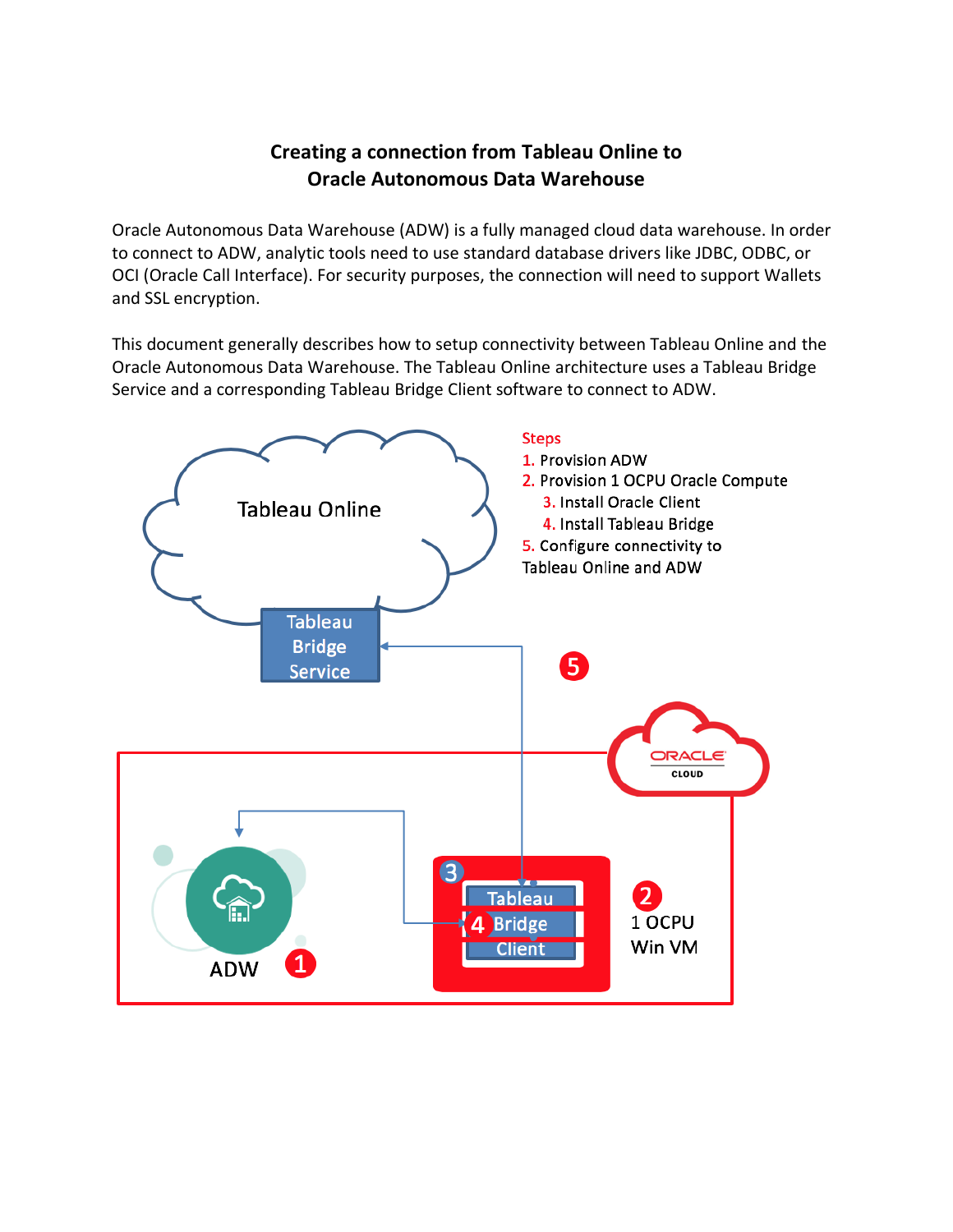| <b>Certification Matrix</b> | <b>Version</b>               |
|-----------------------------|------------------------------|
| Tableau Online              | Current version              |
| Tableau Desktop             | 2018.1 (April 2018)          |
| Tableau Server              | 2018.1 (April 2018)          |
| Tableau Bridge              | 2019.1 (April 2019)          |
| <b>OCI Driver</b>           | Oracle Instant Client/Client |
|                             | version 12.1.0.2 and higher  |

## Step 1: Provision ADW

• Provision an Autonomous Data Warehouse instance in the Oracle Cloud. For the Oracle documentation to provision ADW please check [here.](http://www.oracle.com/webfolder/technetwork/tutorials/obe/cloud/adwc/OBE_Provisioning_Autonomous_Data_Warehouse_Cloud_bak/provisioning_autonomous_data_warehouse_cloud_v2.html)

# Step 2: Provision a 1 OCPU, of Oracle Compute Infrastructure

• To connect ADW to the Tableau Online, a Tableau Bridge software needs to be installed and configured on a 1 OCPU Oracle Compute Infrastructure. You will need to create a Windows Version x.x Virtual Machine. Please follow instructions from [Oracle Doc] to create this VM.

# Step 3: Install and configure the Oracle Database Client Library on the VM

- Before you install the Tableau Bridge Client on the VM that you just created. Make sure to install and configure the Oracle Client library. This will be required for the bridge to connect to ADW
- Download the Oracle [Instant/Full] Client Library from OTN. [Please add link], make sure you download version 12.1.0.2 and higher as indicated in the support matrix above.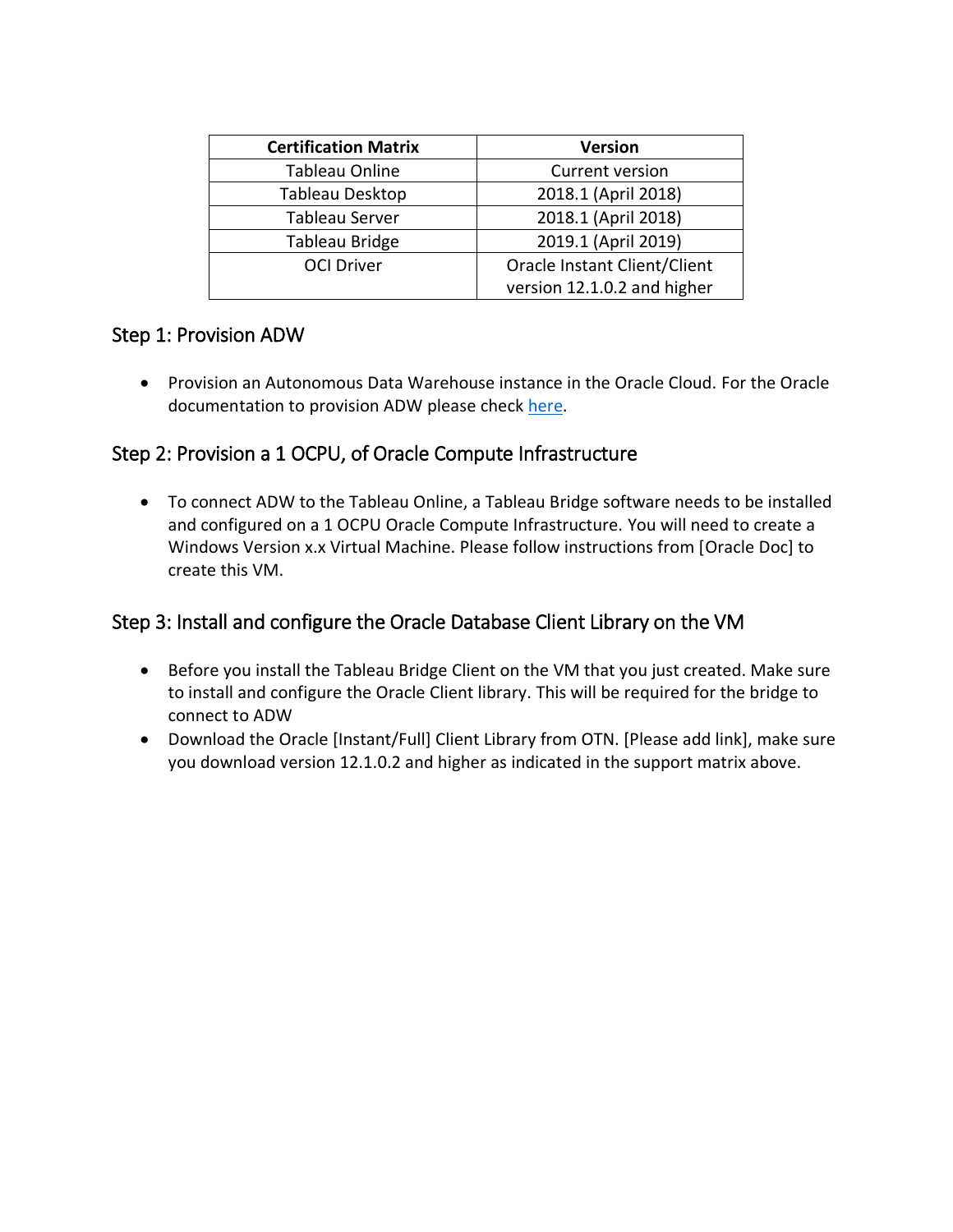

Once you have installed the Oracle client software, please set the environment variable ORACLE\_HOME

| <b>System Properties</b>                                                                                                                                                      | × |
|-------------------------------------------------------------------------------------------------------------------------------------------------------------------------------|---|
| ă<br>Advanced<br>Remote<br>Hardware<br>Computer Name                                                                                                                          |   |
| You must be logged on as an Administrator to make most of these changes.<br>Performance<br>Visual effects, processor scheduling, memory usage, and virtual memory<br>Settings |   |
| <b>User Profiles</b><br>Desktop settings related to your sign-in<br>Settings                                                                                                  |   |
| Startup and Recovery                                                                                                                                                          |   |
| System startup, system failure, and debugging information                                                                                                                     |   |
| Settings                                                                                                                                                                      |   |
| Environment Variables                                                                                                                                                         |   |
| ОΚ<br>Cancel<br>Apply                                                                                                                                                         |   |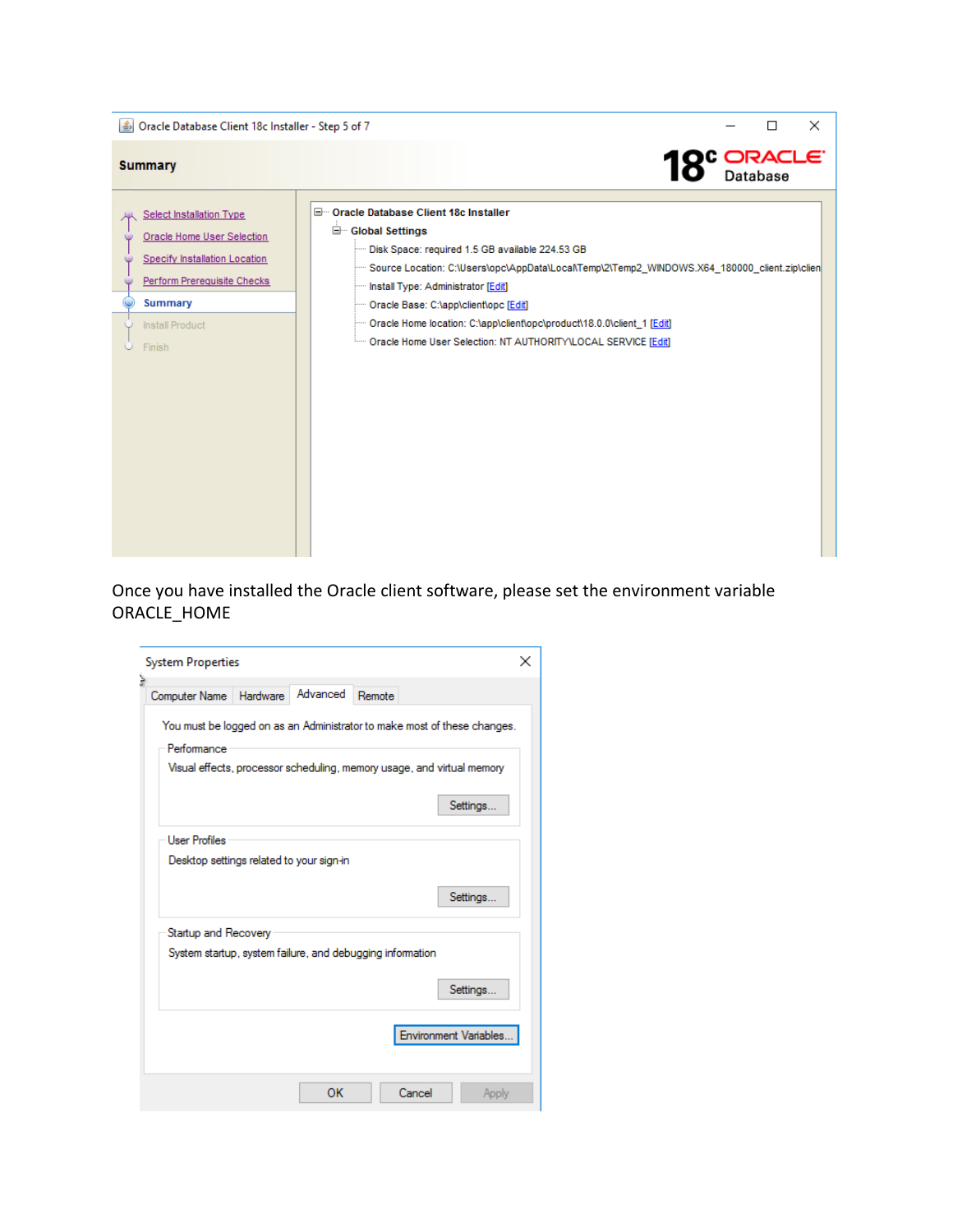| System Information                                                                   | $\sqrt{2}$                    | <b>Environment Variables</b>                   |                                                    |  |  |  |  |
|--------------------------------------------------------------------------------------|-------------------------------|------------------------------------------------|----------------------------------------------------|--|--|--|--|
| File<br>Edit View Help                                                               | File                          | User variables for opc-                        |                                                    |  |  |  |  |
| <b>System Summary</b><br>E Hardware Resources                                        | $\leftarrow$<br>$\rightarrow$ | Variable                                       | Value                                              |  |  |  |  |
| <b>E</b> Components                                                                  |                               | Path                                           | %USERPROFILE%\AppData\Local\Microsoft\WindowsApps; |  |  |  |  |
| <b>System Properties</b><br>Software Envi                                            |                               | <b>TEMP</b>                                    | %USERPROFILE%\AppData\Local\Temp                   |  |  |  |  |
| System Dr<br>Computer Name Hardware A<br>Environme<br>Print Jobs<br>Network 0        | You must be logged on as an.  | <b>TMP</b><br>%USERPROFILE%\AppData\Local\Temp |                                                    |  |  |  |  |
| Performance<br>Running T<br>Visual effects, processor                                |                               | New System Variable                            |                                                    |  |  |  |  |
| - Loaded M<br>Services<br>Program                                                    |                               | Variable name:                                 | <b>ORACLE HOME</b>                                 |  |  |  |  |
| <b>User Profiles</b><br>Startup Pr<br>Desktop settings related t<br><b>OLE Regis</b> |                               | Variable value:                                | C:\app\client\opc\product\18.0.0\client_1          |  |  |  |  |

Set TNS\_ADMIN to directory where the wallet file is going to be unzipped. The default location is \$ORACLE\_HOME/network/admin

| New User Variable |                                                         |
|-------------------|---------------------------------------------------------|
| Variable name:    | TNS_ADMIN                                               |
| Variable value:   | C:\app\client\opc\product\18.0.0\client_1\network\admin |
| Browse Directory  | Browse File<br>ОK<br>Cancel<br>m                        |

• Download the wallet into the TNS\_ADMIN directory using the instructions at [Downloading Client Credentials \(Wallets\).](https://docs.oracle.com/en/cloud/paas/autonomous-data-warehouse-cloud/user/connect-download-wallet.html#GUID-B06202D2-0597-41AA-9481-3B174F75D4B1)

# Step 4: Install and configure the Tableau Bridge Client on the VM

- Download the Tableau Bridge from the Tableau website [provide link] and install and configure it using the following steps:
	- a) Install Tableau Bridge Client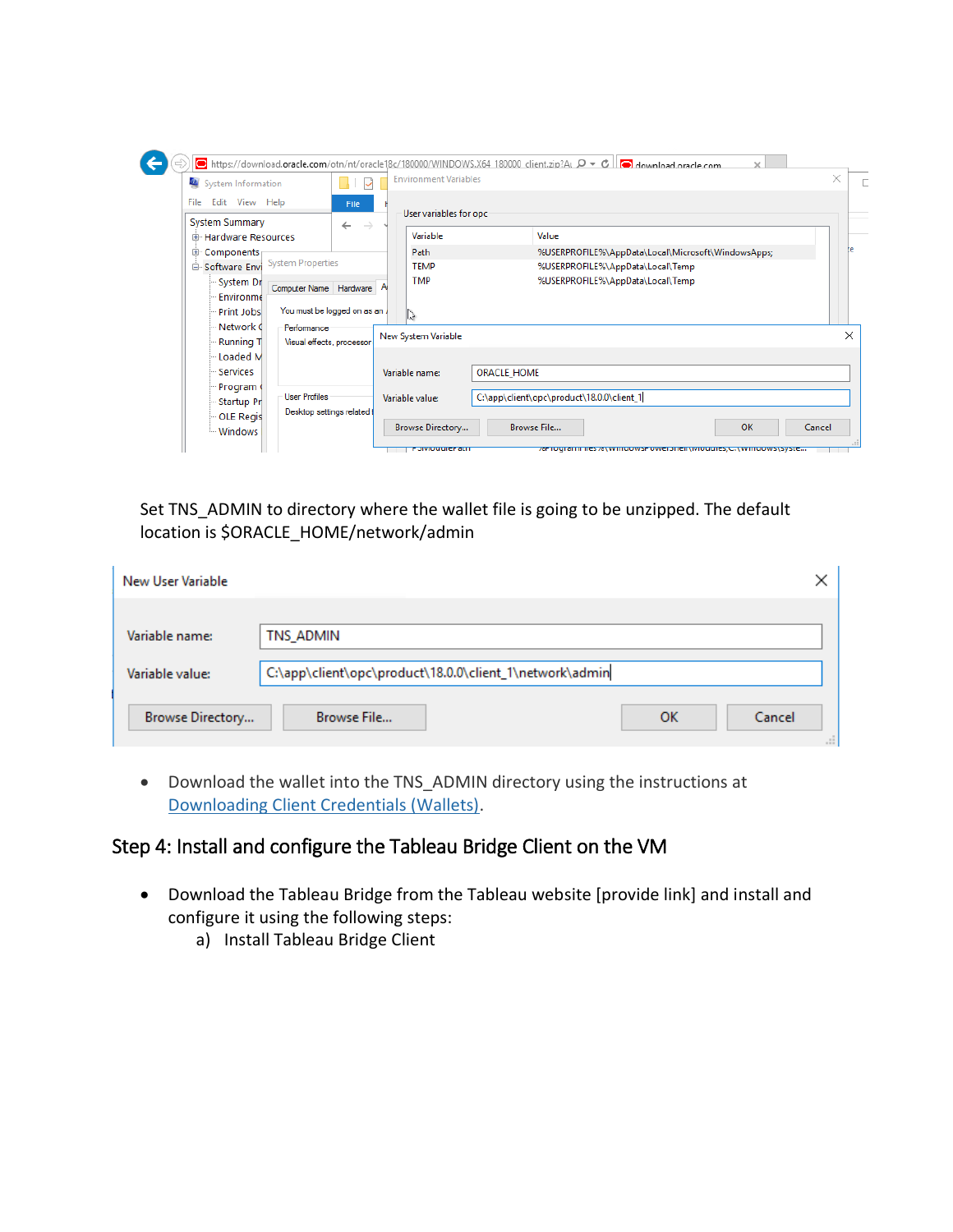

b) Start Tableau Bridge and log into your Tableau Online domain account.

Sign in to Tableau Bridge

 $\leq$ 

 $\frac{1}{4+4}$  + a b | e a v $\cdot$ 

 $\times$ 

Sign in to Tableau Online

| vijay.balebail@oracle.com |                 |
|---------------------------|-----------------|
|                           |                 |
| Remember me               | Forgot password |
| Sign In $\rightarrow$     |                 |

c) A screen will pop-up and show all the data sources that are available. These data sources are generally published from the Tableau Desktop to Tableau Online using the optional steps detailed in the section below. [Hyperlink to Step 5] The bridge will now download all the data source configurations. Depending on if the data source is in Live or Extract mode, the bridge will push data from ADW to Tableau Online.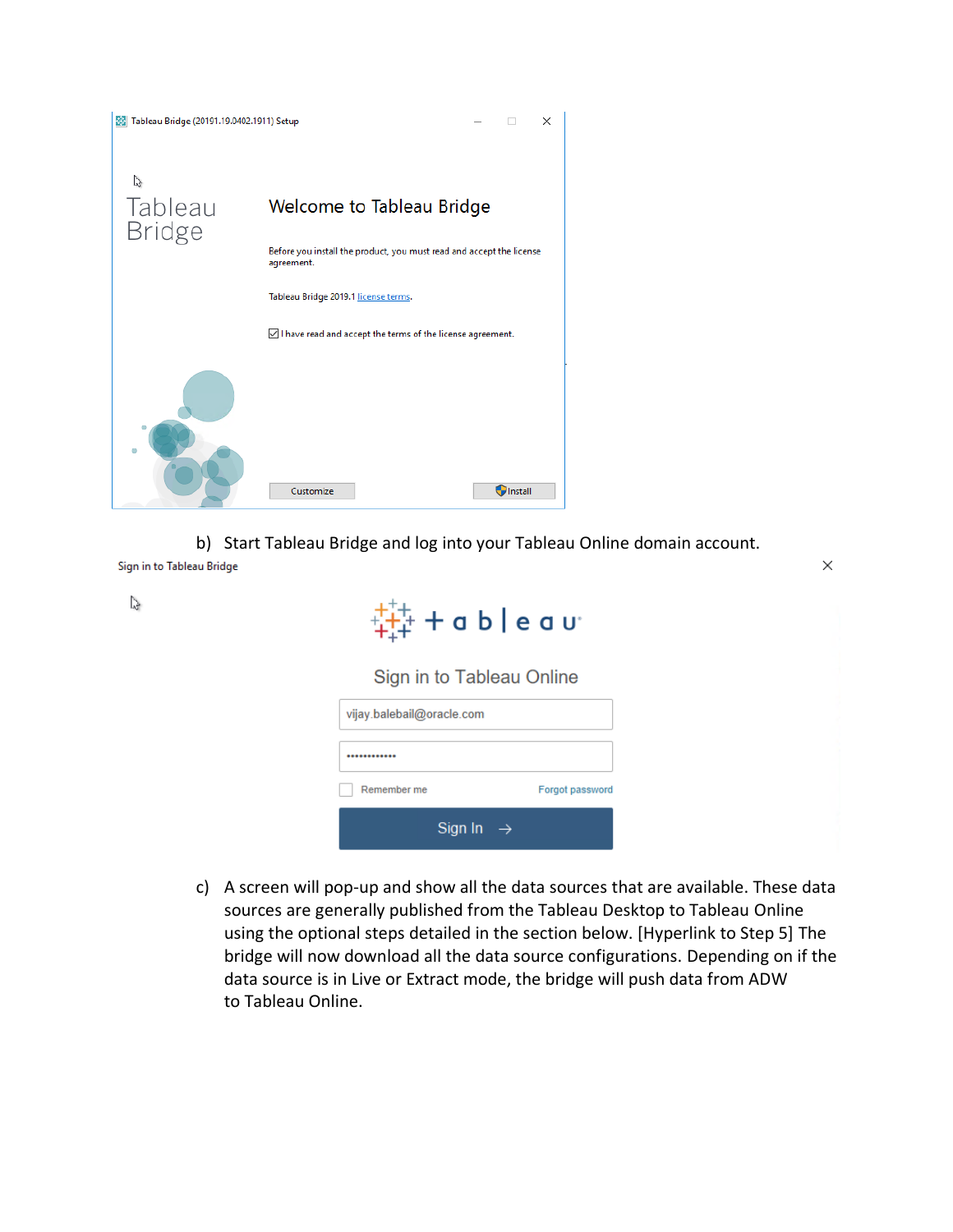Tableau Bridge - VJ-Tableau

| Status: Connected 1      | vijaybai     |
|--------------------------|--------------|
| TABLEAU_LIVETAB (ADMIN)  | Live         |
| WORKSHOP_LIVE (ADMIN)    | Live         |
| WORKSHOP_LIVE2           | Live         |
| WORKSHOP_TAB (ADMIN) (2) | <b>L</b> ive |

Mode: Application -

d) Switch from Application mode to service mode. This way, as long as the bridge Windows server is up and running, the Bridge software will continue running.

Tableau Bridge - VJ-Tableau

| Status: Connected 1                  | vijaybai                                                                                                                                                 |
|--------------------------------------|----------------------------------------------------------------------------------------------------------------------------------------------------------|
| Tableau Bridge client                | ×                                                                                                                                                        |
| W<br>this computer or not.<br>W<br>W | Switching to Service mode runs live query and scheduled refresh<br>activities as long as the computer is on, whether you're logged on to<br>Cancel<br>OK |
| Service<br>Mode:                     |                                                                                                                                                          |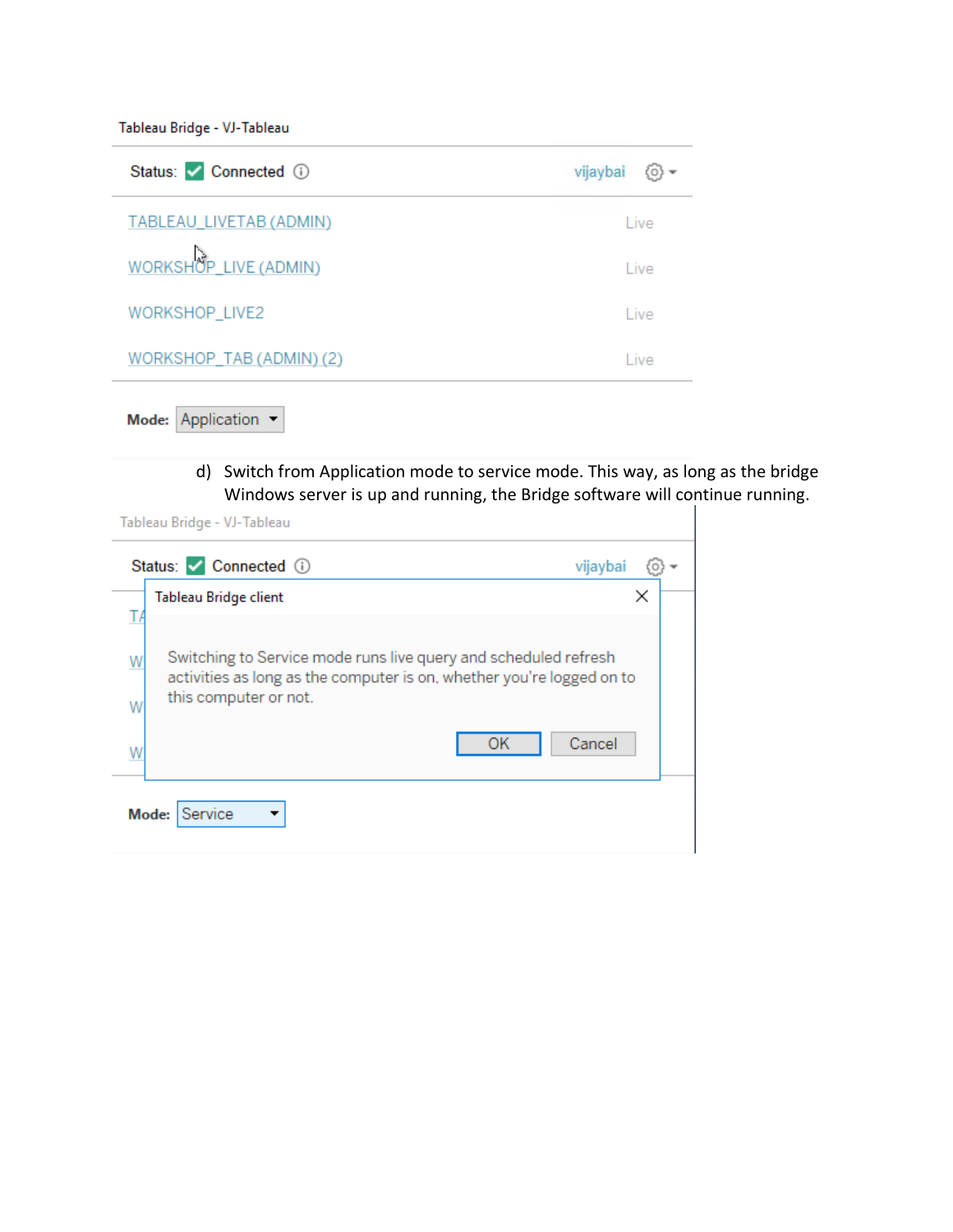| Tabluau Bridge                                                                                                                                                                                                                                                                                                                                                                                      |
|-----------------------------------------------------------------------------------------------------------------------------------------------------------------------------------------------------------------------------------------------------------------------------------------------------------------------------------------------------------------------------------------------------|
| $\frac{1}{4} + \frac{1}{4} + \frac{1}{4} + \frac{1}{4} + \frac{1}{4} + \frac{1}{4} + \frac{1}{4} + \frac{1}{4} + \frac{1}{4} + \frac{1}{4} + \frac{1}{4} + \frac{1}{4} + \frac{1}{4} + \frac{1}{4} + \frac{1}{4} + \frac{1}{4} + \frac{1}{4} + \frac{1}{4} + \frac{1}{4} + \frac{1}{4} + \frac{1}{4} + \frac{1}{4} + \frac{1}{4} + \frac{1}{4} + \frac{1}{4} + \frac{1}{4} + \frac{1}{4} + \frac{1$ |
| To finish switching to Service mode, you must log on to<br>Windows as a local administrator.                                                                                                                                                                                                                                                                                                        |
| VJ-TABLEAU\opc                                                                                                                                                                                                                                                                                                                                                                                      |
|                                                                                                                                                                                                                                                                                                                                                                                                     |
| OK<br>Cancel                                                                                                                                                                                                                                                                                                                                                                                        |

@ 2003-2018 Tableau Software. All Rights Reserved

## Step 5: (Optional) Develop dashboards on Tableau Desktop and Publish to Tableau Online

This document is focused on connecting Tableau Online to ADW using the Tableau Bridge. However, if you are also interested in establishing connectivity between a Tableau Desktop and ADW, please refer to the following document. [Add link to Oracle website].

From Tableau Desktop server, publish the Data Source and Workbooks to Tableau Online by signing in with the Domain account.

Publish Workbooks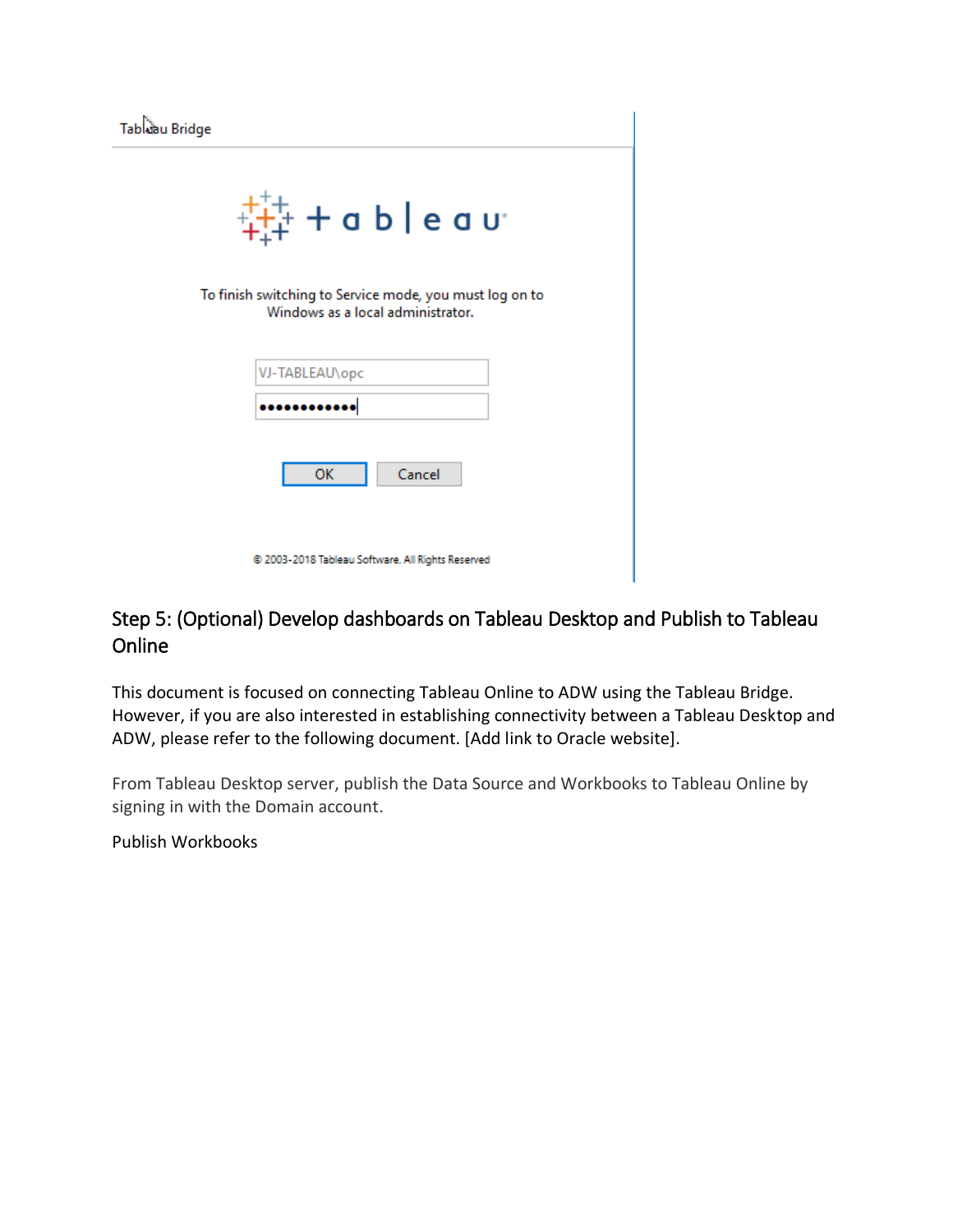|      |                   | Tableau - Book2 - Tableau license expires in 5 days |    |                         |                    |             |                      |                |                  |                                                                  |        |                                                              |   |         |    |
|------|-------------------|-----------------------------------------------------|----|-------------------------|--------------------|-------------|----------------------|----------------|------------------|------------------------------------------------------------------|--------|--------------------------------------------------------------|---|---------|----|
| File | Data              |                                                     |    |                         |                    |             |                      |                |                  | Worksheet Dashboard Story Analysis Map Format Server Window Help |        |                                                              |   |         |    |
| A    |                   | $\lfloor$                                           | G. | G                       | • ਦੇ               | ⊡ → d™      | 國,                   | a,             |                  |                                                                  |        | Signed In to https://us-east-1.online.tableau.com (vijaybai) | ٠ | 丽一<br>무 | ಹೆ |
| Data | ś.                | Analytics                                           |    | ÷                       | Pages              |             |                      | iii Cc         |                  | Open Workbook                                                    |        |                                                              |   |         |    |
|      |                   |                                                     |    |                         |                    |             |                      |                |                  | Publish Workbook                                                 |        |                                                              |   |         |    |
|      |                   | <b>P. TABLEAU_LIVETAB (AD</b>                       |    |                         |                    |             |                      | $\equiv$ Rd    |                  | <b>Publish Data Source</b>                                       |        |                                                              | ▶ |         |    |
|      | <b>Dimensions</b> |                                                     | 目の | $\overline{\mathbf{v}}$ |                    |             |                      |                |                  |                                                                  |        |                                                              |   |         |    |
|      | Abc Duplicated    |                                                     |    | ۸                       | Filters            |             |                      | obj            |                  | <b>Create User Filter</b>                                        |        |                                                              | ٠ |         |    |
| Abc  |                   | <b>Edition Name</b>                                 |    |                         |                    |             |                      | Owr            |                  | <b>Tableau Public</b>                                            |        |                                                              | ٠ |         |    |
| Abc  | Editionable       |                                                     |    |                         |                    |             |                      | <b>ADMIN</b>   |                  |                                                                  | 4      |                                                              |   |         |    |
| Abc  | Generated         |                                                     |    |                         | Marks              |             |                      |                | <b>APPOOSSYS</b> |                                                                  | 6      |                                                              |   |         |    |
| 農    |                   | Last Ddl Time                                       |    |                         |                    |             |                      | <b>AUDSYS</b>  |                  |                                                                  | 49     |                                                              |   |         |    |
| #    | Object Id         |                                                     |    |                         |                    | T Automatic | v                    |                |                  | C##CLOUD\$SERVICE                                                | 123    |                                                              |   |         |    |
| Abc  |                   | Object Name                                         |    |                         |                    | D           | $\boxed{\texttt{T}}$ |                | C##OMLIDM        |                                                                  | 5      |                                                              |   |         |    |
| Abc  |                   | Object Type                                         |    |                         | $\bullet$<br>Color | Size        | Text                 |                | <b>DBSFWUSER</b> |                                                                  | 8      |                                                              |   |         |    |
| Abc  |                   | Oracle Maintained                                   |    |                         |                    |             |                      | <b>DBSNMP</b>  |                  |                                                                  | 55     |                                                              |   |         |    |
|      | Abc Owner         |                                                     |    |                         | $\frac{8}{000}$    | Q           |                      |                |                  | GSMADMIN_INTERNAL                                                | 188    |                                                              |   |         |    |
|      | Abc Secondary     |                                                     |    |                         | Detail             | Tooltip     |                      | <b>LBACSYS</b> |                  |                                                                  | 239    |                                                              |   |         |    |
|      | Abc Sharded       |                                                     |    |                         | T                  | SUM(Number  |                      |                | ORACLE_OCM       |                                                                  | 6      |                                                              |   |         |    |
|      | Abc Sharing       |                                                     |    |                         |                    |             |                      | <b>OUTLN</b>   |                  |                                                                  | 10     |                                                              |   |         |    |
|      | Abc Status        |                                                     |    | v                       |                    |             |                      | <b>PUBLIC</b>  |                  |                                                                  | 5,995  |                                                              |   |         |    |
|      | <b>Measures</b>   |                                                     |    |                         |                    |             |                      |                |                  | REMOTE_SCHEDULER_A                                               | 13     |                                                              |   |         |    |
|      |                   | <b>Created Appid</b>                                |    |                         |                    |             |                      | <b>SH</b>      |                  |                                                                  | 9      |                                                              |   |         |    |
|      |                   | <b>Created Vsnid</b>                                |    |                         |                    |             |                      | <b>SSB</b>     |                  |                                                                  | 14     |                                                              |   |         |    |
| #    |                   | <b>Modified Appid</b>                               |    |                         |                    |             |                      | <b>SYS</b>     |                  |                                                                  | 15,238 |                                                              |   |         |    |

### Choose a name for your Published workbook.

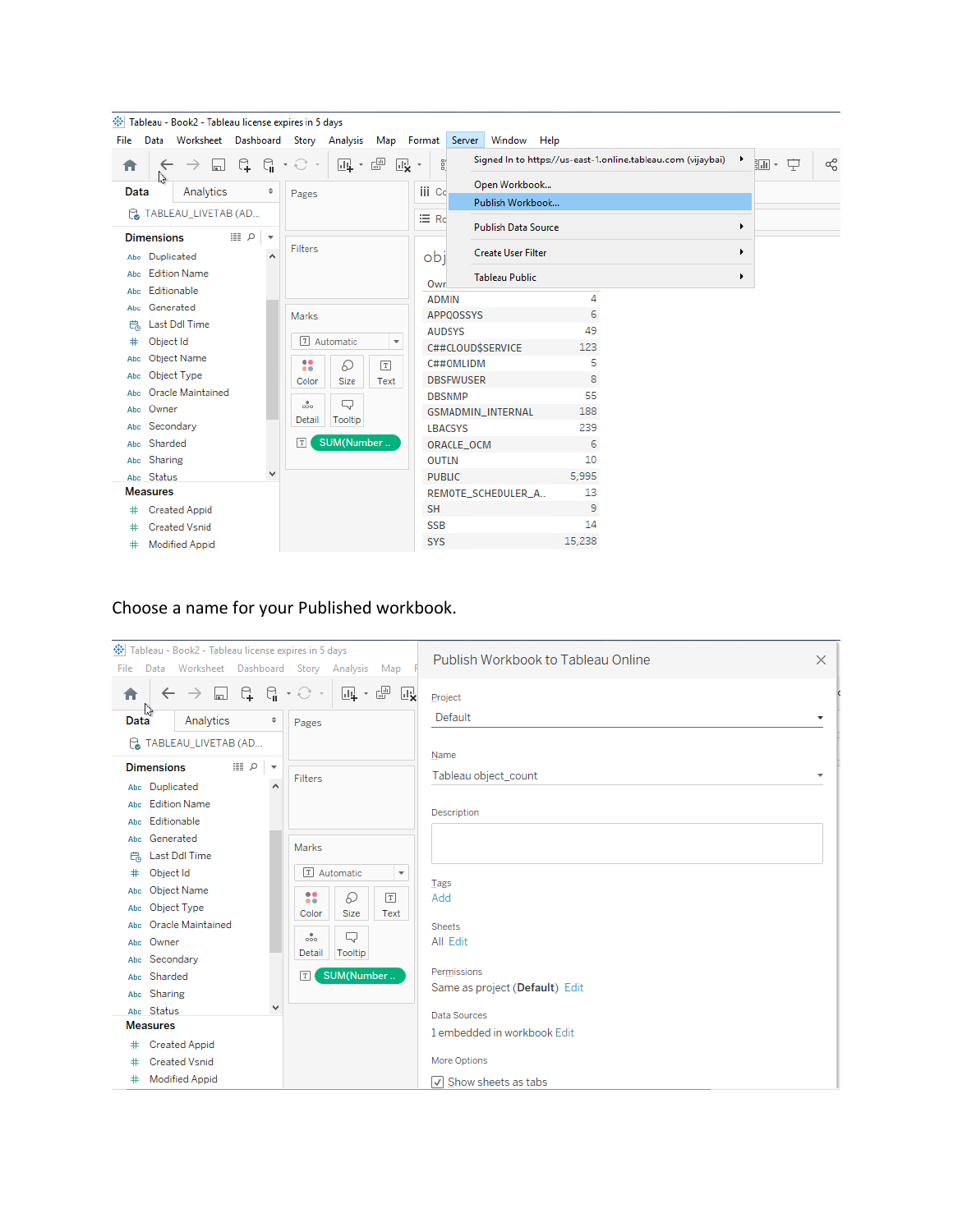Click Publish

The Workbook is now published online. You will need to publish the Data sources as well to Tableau Online so that the information can be pushed to the Bridge server.

| C<br>■ https://us-east-1.online.tableau.com/#/site/vijaybai/views/Tableauobject_count/Sheet1?:iid=1<br>$\leftarrow$<br>$\rightarrow$ |                                                           |                               |        |                  |       |                    |                   |                  |  |
|--------------------------------------------------------------------------------------------------------------------------------------|-----------------------------------------------------------|-------------------------------|--------|------------------|-------|--------------------|-------------------|------------------|--|
| $+a b   e a u$                                                                                                                       | Content                                                   | <b>Users</b>                  | Groups | <b>Schedules</b> | Tasks | <b>Status</b>      | Settings          | $\mathcal{Q}$    |  |
| Explore / default / Tableau object_count / Sheet 1 %                                                                                 |                                                           |                               |        |                  |       |                    |                   |                  |  |
| $\leftarrow$ Undo                                                                                                                    | $\rightarrow$ Redo $\leftarrow$ Revert $\bigcirc$ Refresh | $\bigcap_{\mathsf{II}}$ Pause |        |                  |       | III View: Original | $\triangle$ Alert | $\sum$ Subscribe |  |
| object count by owner<br>Owner                                                                                                       |                                                           |                               |        |                  |       |                    |                   |                  |  |
| <b>ADMIN</b>                                                                                                                         | 4                                                         |                               |        |                  |       |                    |                   |                  |  |
| APPQOSSYS                                                                                                                            | 6                                                         |                               |        |                  |       |                    |                   |                  |  |
| <b>AUDSYS</b>                                                                                                                        | 49                                                        |                               |        |                  |       |                    |                   |                  |  |
| C##CLOUD\$SERVICE                                                                                                                    | 123                                                       |                               |        |                  |       |                    |                   |                  |  |
| C##OMLIDM                                                                                                                            | 5                                                         |                               |        |                  |       |                    |                   |                  |  |
| <b>DBSFWUSER</b>                                                                                                                     | 8                                                         |                               |        |                  |       |                    |                   |                  |  |
| <b>DBSNMP</b>                                                                                                                        | 55                                                        |                               |        |                  |       |                    |                   |                  |  |
| GSMADMIN_INTERNAL                                                                                                                    | 188                                                       |                               |        |                  |       |                    |                   |                  |  |
| <b>LBACSYS</b>                                                                                                                       | 239                                                       |                               |        |                  |       |                    |                   |                  |  |
| ORACLE_OCM                                                                                                                           | 6                                                         |                               |        |                  |       |                    |                   |                  |  |
| <b>OUTLN</b>                                                                                                                         | 10                                                        |                               |        |                  |       |                    |                   |                  |  |
| <b>PUBLIC</b>                                                                                                                        | 5,995                                                     |                               |        |                  |       |                    |                   |                  |  |
| REMOTE_SCHEDULER_A                                                                                                                   | 13                                                        |                               |        |                  |       |                    |                   |                  |  |
| <b>SH</b>                                                                                                                            | Э                                                         |                               |        |                  |       |                    |                   |                  |  |
| <b>SSB</b>                                                                                                                           | 14                                                        |                               |        |                  |       |                    |                   |                  |  |
| <b>SYS</b>                                                                                                                           | 15,238                                                    |                               |        |                  |       |                    |                   |                  |  |
| <b>SYSTEM</b>                                                                                                                        | 466                                                       |                               |        |                  |       |                    |                   |                  |  |
| <b>XDB</b>                                                                                                                           | 39                                                        |                               |        |                  |       |                    |                   |                  |  |

#### Publish the Data Source

#### <sup>33</sup> Tableau - Book21 - Tableau license expires in 5 days

| ς.<br>$\vert$ m<br>青<br>$\rightarrow$                                  | $G_{\rm H}$   | $\cdot$ $\odot$ $\cdot$ | 叫车          | $ \frac{m}{m}$<br>$\mathbf{d}_{\mathbf{x}}$ . | 8                     |                                   | Signed In to https://us-east-1.online.tableau.com (vijaybai) |                                | ₽<br>証。 | $\alpha_0^{\circ}$ |
|------------------------------------------------------------------------|---------------|-------------------------|-------------|-----------------------------------------------|-----------------------|-----------------------------------|--------------------------------------------------------------|--------------------------------|---------|--------------------|
| Analytics<br>Data                                                      | $\Rightarrow$ | Pages                   |             |                                               | iii Cc                | Open Workbook<br>Publish Workbook |                                                              |                                |         |                    |
| <b>P. TABLEAU_LIVETAB (AD</b>                                          |               |                         | 三 Rd        | <b>Publish Data Source</b>                    |                       |                                   |                                                              | <b>TABLEAU LIVETAB (ADMIN)</b> |         |                    |
| $\mathbb{R}$ of $\mathbb{R}$<br><b>Dimensions</b><br>Duplicated<br>Abc | $\wedge$      | Filters                 |             |                                               | obj                   | <b>Create User Filter</b>         |                                                              |                                |         |                    |
| <b>Edition Name</b><br>Abc                                             |               |                         |             | Owr                                           | <b>Tableau Public</b> |                                   |                                                              |                                |         |                    |
| Editionable<br>Abc                                                     |               |                         |             |                                               | <b>ADMIN</b>          | 4                                 |                                                              |                                |         |                    |
| Generated<br>Abc                                                       |               | Marks                   |             |                                               | APPQOSSYS             | 6                                 |                                                              |                                |         |                    |
| Last Ddl Time<br>農                                                     |               |                         |             |                                               | <b>AUDSYS</b>         |                                   | 49                                                           |                                |         |                    |
| Object Id<br>#                                                         |               |                         | T Automatic | $\overline{\phantom{a}}$                      |                       | C##CLOUD\$SERVICE                 | 123                                                          |                                |         |                    |
| Abc Object Name                                                        |               | $\frac{88}{10}$         | D           | T                                             | C##OMLIDM             |                                   | 5                                                            |                                |         |                    |
| Abc Object Type                                                        |               | Color                   | Size        | Text                                          | <b>DBSFWUSER</b>      |                                   | 8                                                            |                                |         |                    |
| Abe Orgola Maintainad                                                  |               |                         |             |                                               |                       |                                   | --                                                           |                                |         |                    |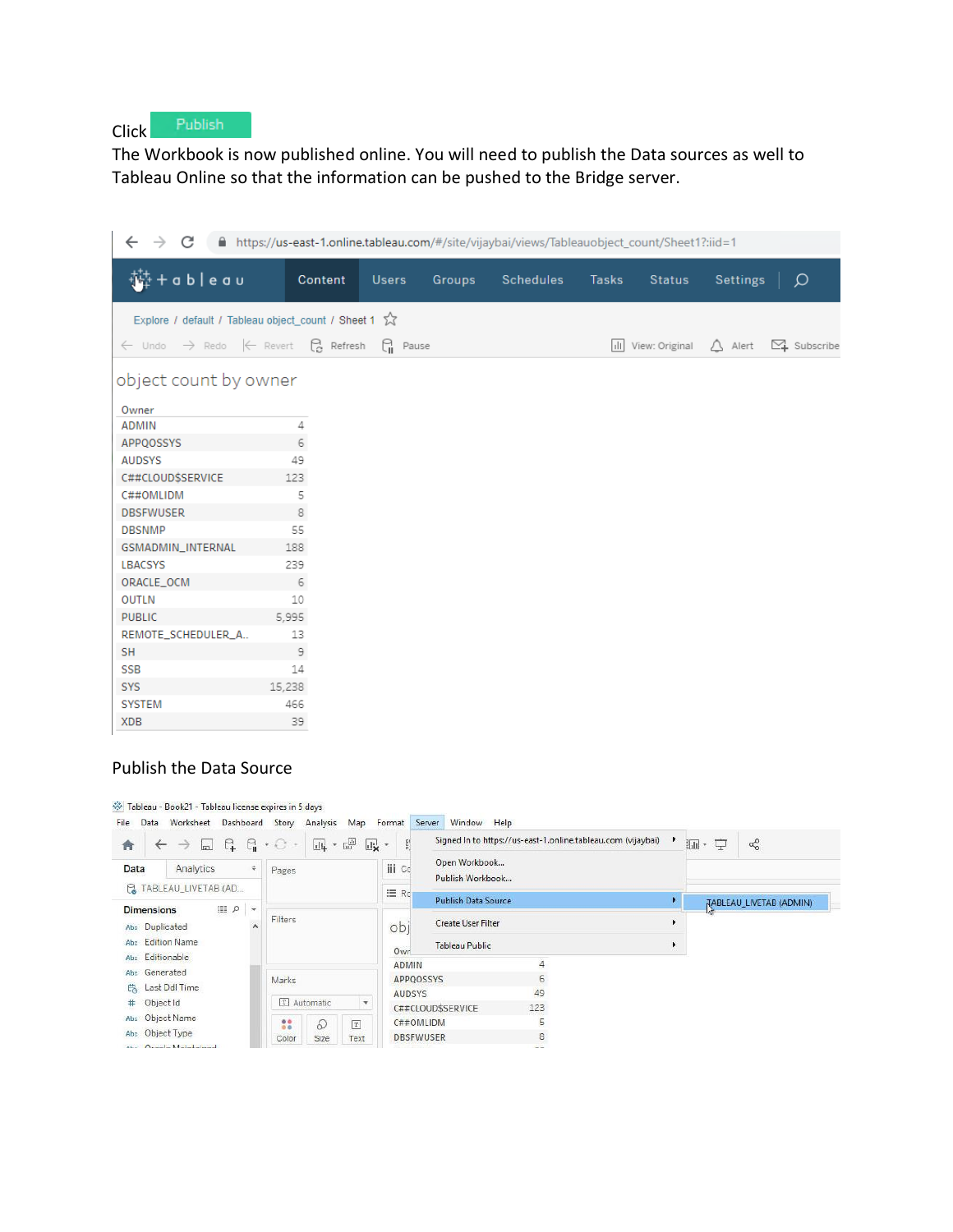#### Choose Live connection

Publish Data Source to Tableau Online  $\times$ Project Default Name TABLEAU\_LIVETAB (ADMIN) Description Tags Add Permissions Same as project (Default) Edit Authentication None Edit Tableau Bridge required for on-premises data ◯ Create an extract and schedule a refresh ⊙ Maintain connection to a live data source Learn more More Options Update workbook to use the published data sour

In the online browser, you will see this published.

Click

Publish